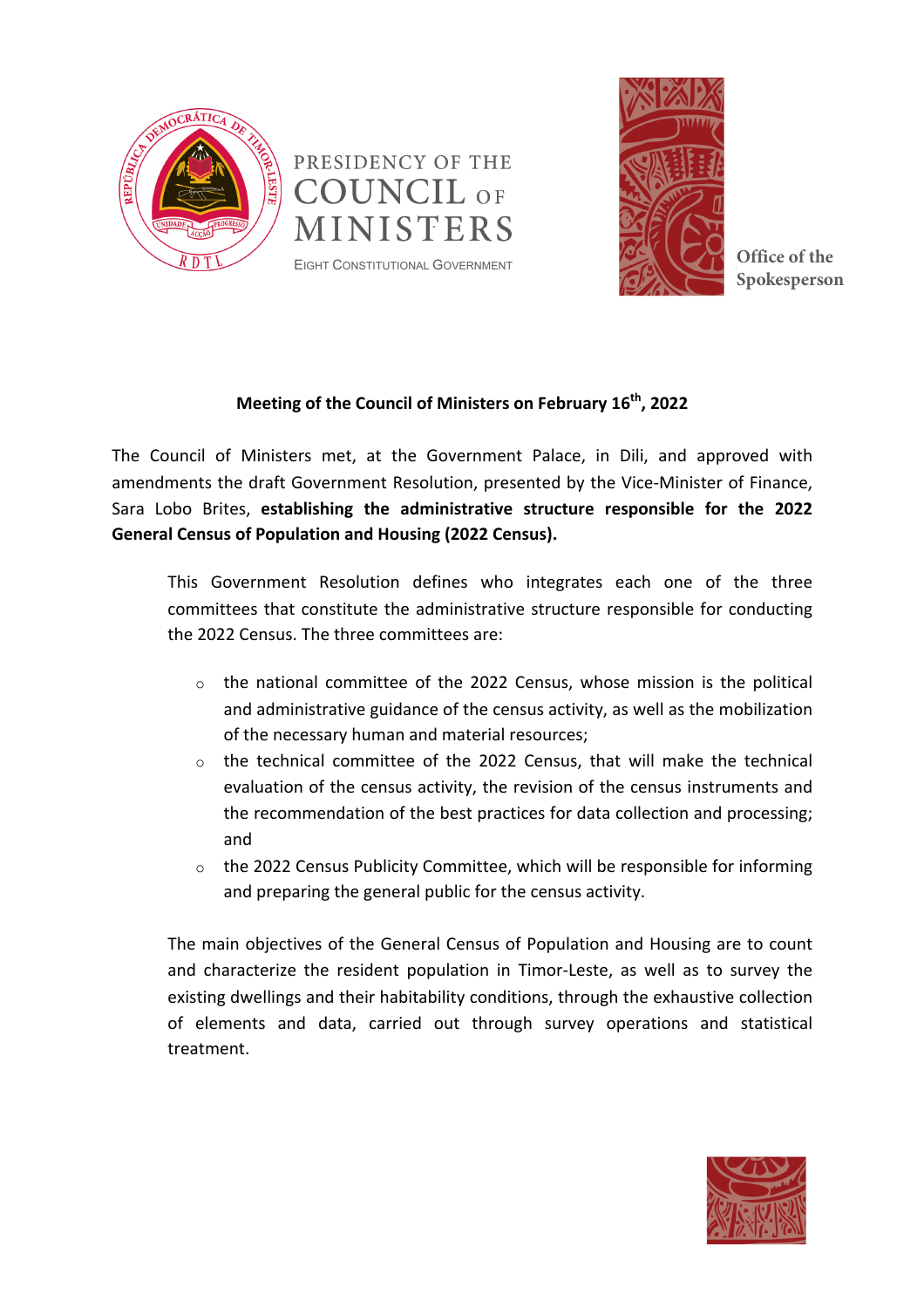





**Spokesperson** 

The Council of Ministers approved the draft Government Resolution, presented by the Vice Minister of Foreign Affairs and Cooperation, Julião da Silva, approving the **accession to the** Framework Agreement on the Facilitation of Paperless Cross-border Trade in Asia and the **Pacific.**

This Framework Agreement is expected to provide Asian and Pacific countries with a new tool and digital complement for better implementation of the World Trade Organization's Trade Facilitation Agreement and the development of cross-border ecommerce, through a common set of general principles and a dedicated intergovernmental platform.

The draft Decree-Law, presented by the Minister of State Administration, Miguel Pereira de Carvalho, for the third amendment to Decree-Law 8/2013, of June 26<sup>th</sup>, on the General **Regime of the Villages Development Program (PNDS - Portuguese acronym), was also** approved.

The Council of Ministers decided to authorize the negotiation of the "Millennium Challenge Compact" and "Program Implementation Agreement" between the United States of America, through the Millennium Challenge Corporation and the Democratic Republic of **Timor-Leste.** The Council of Ministers also decided to grant the Minister of the Presidency of the Council of Ministers, Fidelis Manuel Leite Magalhães, full powers to negotiate and sign the aforementioned agreements.

The draft Law Proposal, presented by the Minister of Health, Odete Maria Freitas Belo, for the first amendment to Law 24/2021, of November 19<sup>th</sup>, which made the first amendment to Law 10/2004, November 24<sup>th</sup>, Health System Law, and which approved exceptional and temporary health surveillance measures, in response to the Covid-19 disease pandemic, was also approved. The draft Law Proposal aims to extend the period of validity of the measures provided for in Article 3 of Law No. 24/2021, November  $19<sup>th</sup>$ .